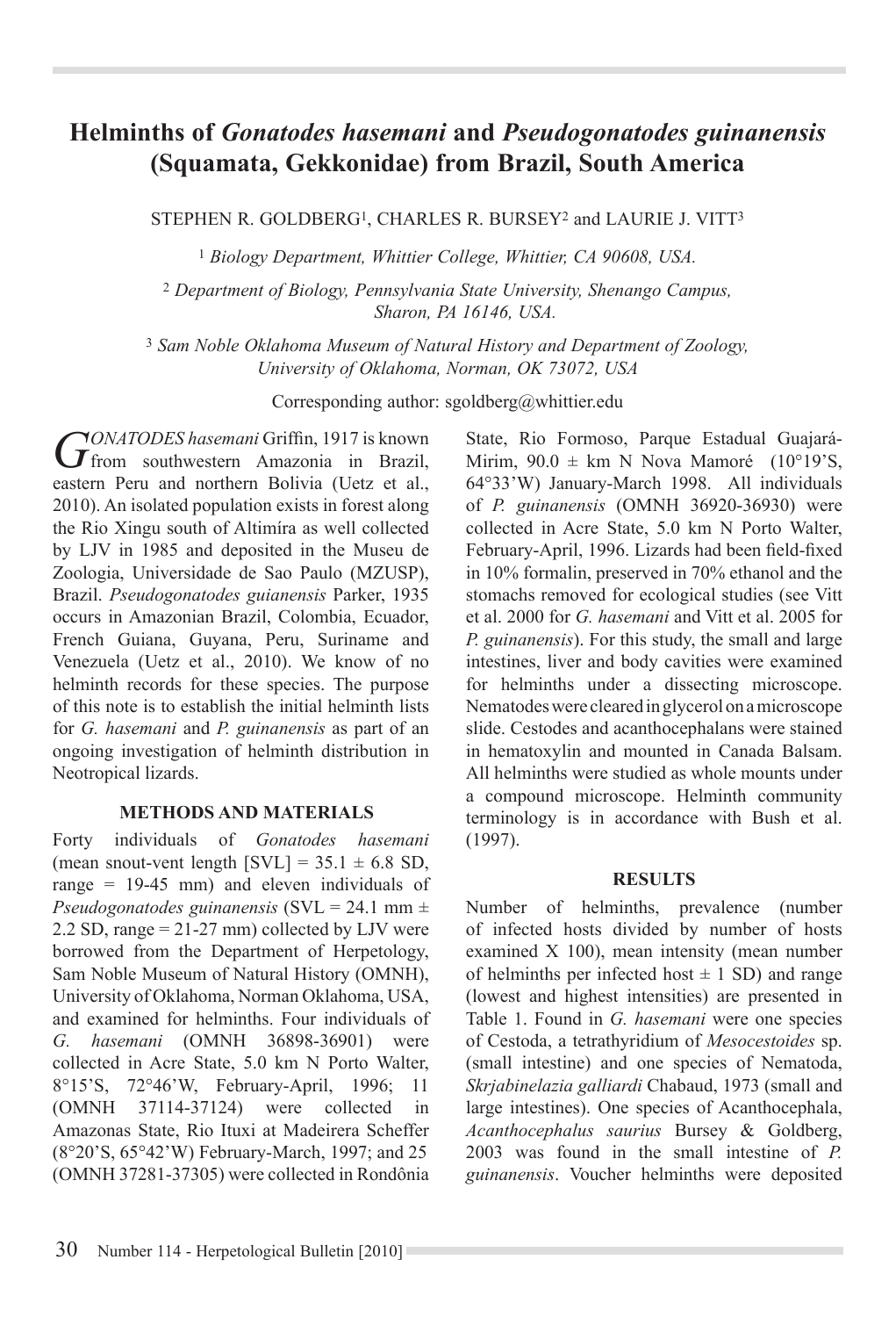| <b>Reptile Species</b>         | <b>Helminth Species</b><br><i>Mesocestoides</i> sp.<br>Skrjabinelazia galliardi | Number Prevalence (%) |    | <b>Mean Intensity</b> | Range   |
|--------------------------------|---------------------------------------------------------------------------------|-----------------------|----|-----------------------|---------|
| Gonatodes<br>hasemani          |                                                                                 | 4                     |    | 1.0<br>$1.7 \pm 0.58$ | $1 - 2$ |
| Pseudogonatodes<br>guinanensis | Acanthocephalus saurius                                                         | 9                     | 36 | $1.8 \pm 0.84$        | $1 - 3$ |

**Table 1.** Species and number of helminths, prevalence, mean intensity and range of infection in 40 *Gonatodes hasemani* and 11 *Pseudogonatodes guinanensis* from Brazil.

in the United States National Parasite Collection, USNPC, Beltsville, Maryland, USA as *G. haesmani*: *Mesocestoides* sp. (USNPC 103208), *Skrjabinelazia galliardi* (USNPC 103209) and *P. guinanensis*: *Acanthocephalus saurius* (USNPC 103207).

### **DISCUSSION**

Tetrathyridia (second larval stage) of *Mesocestoides* sp. are cosmopolitan in amphibians and reptiles (Goldberg et al., 2004). Ants (Formicidae) have been suggested as first intermediate hosts while the strobilar stage occurs in mammals (Padgett & Boyce, 2005). *Skrjabinelazia galliardi* was described from *Gonatodes humeralis* from Belem, Brazil by Chabaud (1973). It was reported in *Tropidurus torquatus* from Belém, Brazil, *Gonatodes albogularis* from Panama and *Anolis limifrons* from Nicaragua (Vrcibradic et al., 2000; Bursey et al., 2007; Goldberg et al. 2010a). Two types of eggs are produced. One is thought to be autoinfective whereas the other is released to the environment and ingested by insects, which are thought to serve as paratenic (transport) hosts (Chabaud et al., 1988). The genus *Acanthocephalus* is cosmopolitan in distribution (Kennedy, 2006). *Acanthocephalus saurius* was described from *Anolis limifrons* from Costa Rica by Bursey & Goldberg (2003) and is also known from *Anolis capito*, *A. humilis* and *A. lionotus* from Nicaragua and *Anolis nitens* and *Prionodactylus oshaughnessyi* from Brazil (Bursey & Goldberg, 2004; Bursey et al., 2007; Goldberg et al. 2010a, 2010b). *Acanthocephalans* also require an arthropod intermediate host (Kennedy, 2006).

In each case, infection was a product of diet brought on by ingestion of an infected arthropod. Further work will be necessary to determine the extent of helminth infections in these geckoes and whether diet or habitat is more consequential. *Gonatodes hasemani* represents a new host record for *Mesocestoides* sp. and *Skrjabinelazia galliardi. Pseudogonatodes guinanensis* represents a new host record for *Acanthocephalus saurius*.

## **ACKNOWLEDGEMENTS**

Lizards were collected under collaborative projects in Brazil (through T.C.S. Avila-Pires). Permits were issued by Conselho Nacional de Desenvolvimento Científico e Tecnológico (CNPq.Portaria MCT no. 170. De 28/09/94), the instituto Renováveis (IBAMA, permit no. 073/94-DIFAS). All animals were treated in accordance with federal, state and university regulations (Animal Care Assurance 73-R-100, approved 8 November 1994). NSF grants DEB-92300779 and DEB-9505518 to L.J.Vitt and J.P. Caldwell supported collection of lizards. Cecilia Nava and Daisy Salguero (Whittier College) assisted with dissections.

### **REFERENCES**

- Bursey, C.R., & Goldberg, S.R. (2003). *Acanthocephalus saurius* n. sp. (Acanthocephala: Echinorhynchidae) and other helminths from<br>the lizard *Norops limifrons* (Sauria: the lizard *Norops limifrons* (Sauria: Polychrotidae) from Costa Rica. *J. Parasitol.*  **89**, 573-576.
- Bursey, C.R., & Goldberg, S.R. (2004). *Cosmocerca vrcibradici* n. sp. (Ascaridida: Cosmocercidae), *Oswaldocruzia vitti* n. sp. (Strongylida: Molineoidae), and other helminths from *Prionodactylus eigenmanni* and *Prionodactylus oshaughnessyi* (Sauria: Gymnophthalmidae) from Brazil and Ecuador. *J. Parasitol.* **90**, 140- 145.
- Bursey, C.R., Goldberg, S.R., & Telford, Jr. S.R. (2007). Gastrointestinal helminths of 14 species